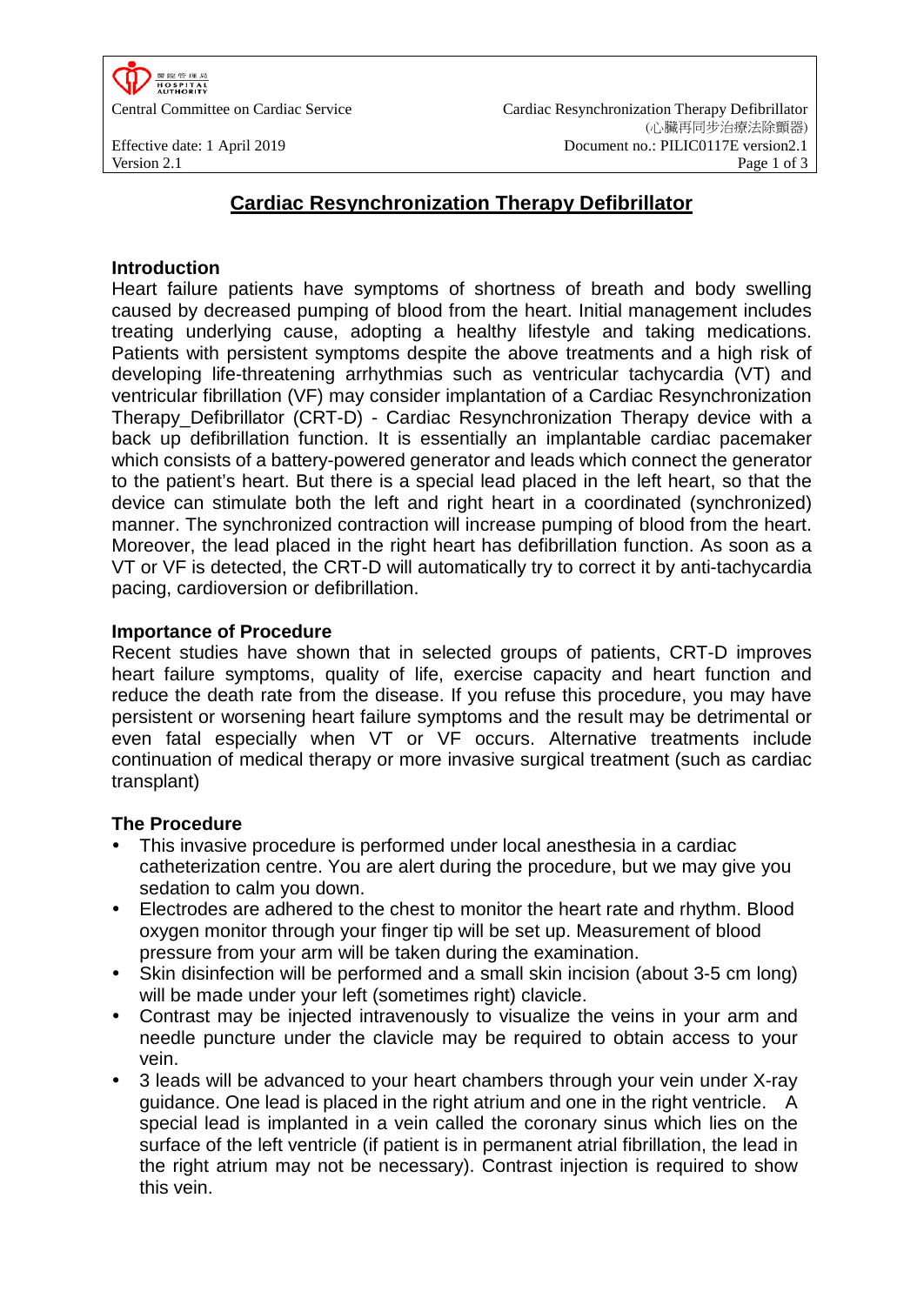- The generator will be connected with the lead(s) and implanted in a pocket created under the skin or muscle.
- VF may be induced under sedation for testing the proper functioning of the CRT-D.
- The wound will be closed with suturing material and covered with pressure dressing.
- The procedure usually takes around 3-4 hours.

## **Risk and Complication**

- The procedure carries certain risks.
- Major complications include death (<1%) and perforation of heart chambers  $(<1\%)$ .
- Other potential risks include wound infection (<1%), wound haematoma (<1%), vein thrombosis (<1%), air embolism, contrast allergy, vascular injury, pneuomothorax and haemothorax.
- Special risks related to the device include lead dislodgement, insulation break or fracture, and pocket erosion.
- The special left ventricular lead can cause damage to coronary sinus or cardiac veins (6%), and is more prone to dislodgement (9%).

## **Before the Procedure**

- Preliminary investigations including blood tests, chest X-ray, electrocardiogram and echocardiogram of the heart will be performed.
- You need to sign an informed consent.
- Blood thinning drugs or metformin (for diabetes) may have to be stopped several days before the procedure. Steroid will be given if contrast injection is necessary and there is history of allergy.
- An IV infusion will be set up and you need to fast for 4-6 hours.
- Shaving and disinfection near the implant site may be required.
- If you are a female, please provide your last menstrual period (LMP) and avoid pregnancy before the procedure as this procedure involves exposure to radiation.

## **After the Procedure**

- After the procedure, you will be kept on close monitoring in the ward.
- Nursing staff will check your pulse and wound regularly.
- You should inform your nurse if you find blood oozing from the wound site.
- You may resume oral diet as instructed.
- Mild wound pain is common. You may take simple analgesic to relieve pain.
- Antibiotics will be given for a few days to minimize the risk of wound infection.
- You may be discharged from hospital several days after the CRT-D implantation.
- Before discharge, CRT-D testing and programming will be performed and VF may be induced.

# **Follow up**

 The wound should be covered with light dressing. Please keep the wound site clean and avoid making the dressing wet during a bath. Always change dressing if